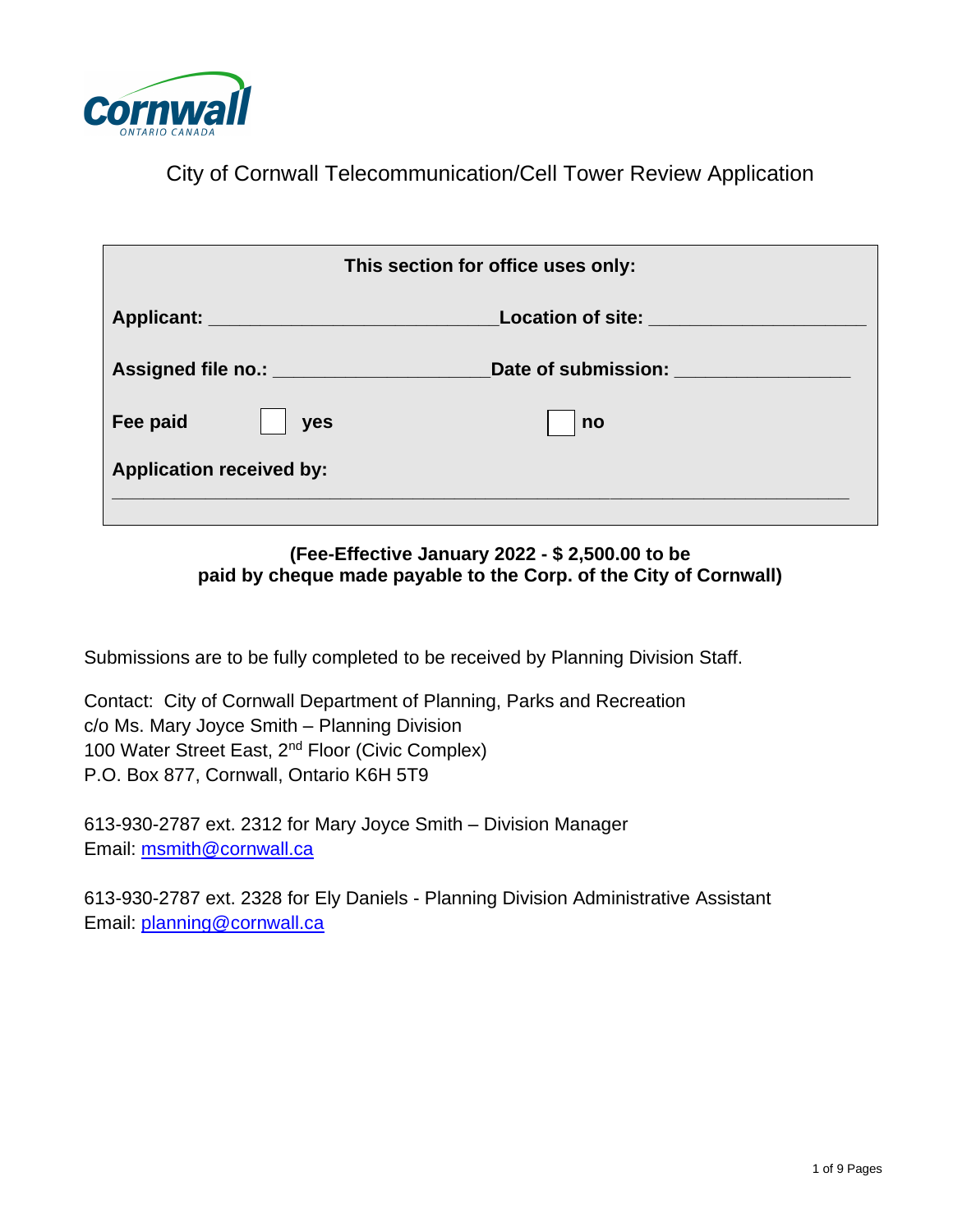

### **PART 1**

#### **PREAMBLE:**

As per the Federal Radiocommunications Act, The Corporation of the City of Cornwall presently utilizes the 'Default Protocol' of Industry Canada's CPC-2-0-03-Radiocommunication and Broadcasting Antenna Systems Guideline doc., for example, for Telecommunication/Cel Tower Installation Proposals.

In their Review, Commenting and Liaison role to the Service Provider (i.e., proponent), the City of Cornwall as the **Land-Use Authority (LUA)**, maintains and implements this comprehensive function amongst numerous interested City Departments. In addition, the LUA acts as a secondary contact to the Public and other Government/Private Agencies or companies who may have a direct or indirect interest in such new Tower installation projects/proposals.

A potential outcome(s) of such LUA Municipal Review is to determine the appropriateness (i.e., Land Use Compatibility/Impact issues) of recommending to City Council the Provision of a **Resolution of Support** to the Service Provider for a specified installation project proposal. Such a Resolution is sought after by the Proponent to fulfill the Municipal involvement, leading to a final Federal Approval.

**Note:** In the absence of an LUA Specific Protocol, a primary assumption, which must be confirmed by the Service Provider (as Proponent), is that they have, and continue to duly follow, all applicable Protocol principles and functions, including, but not necessarily limited to: Preliminary Consultation with the LUA, the participation process for Public Consultation with surrounding residents/businesses/landowners, Impasse Negotiations and acceptable Dispute Resolution, maintaining a timely process and so on.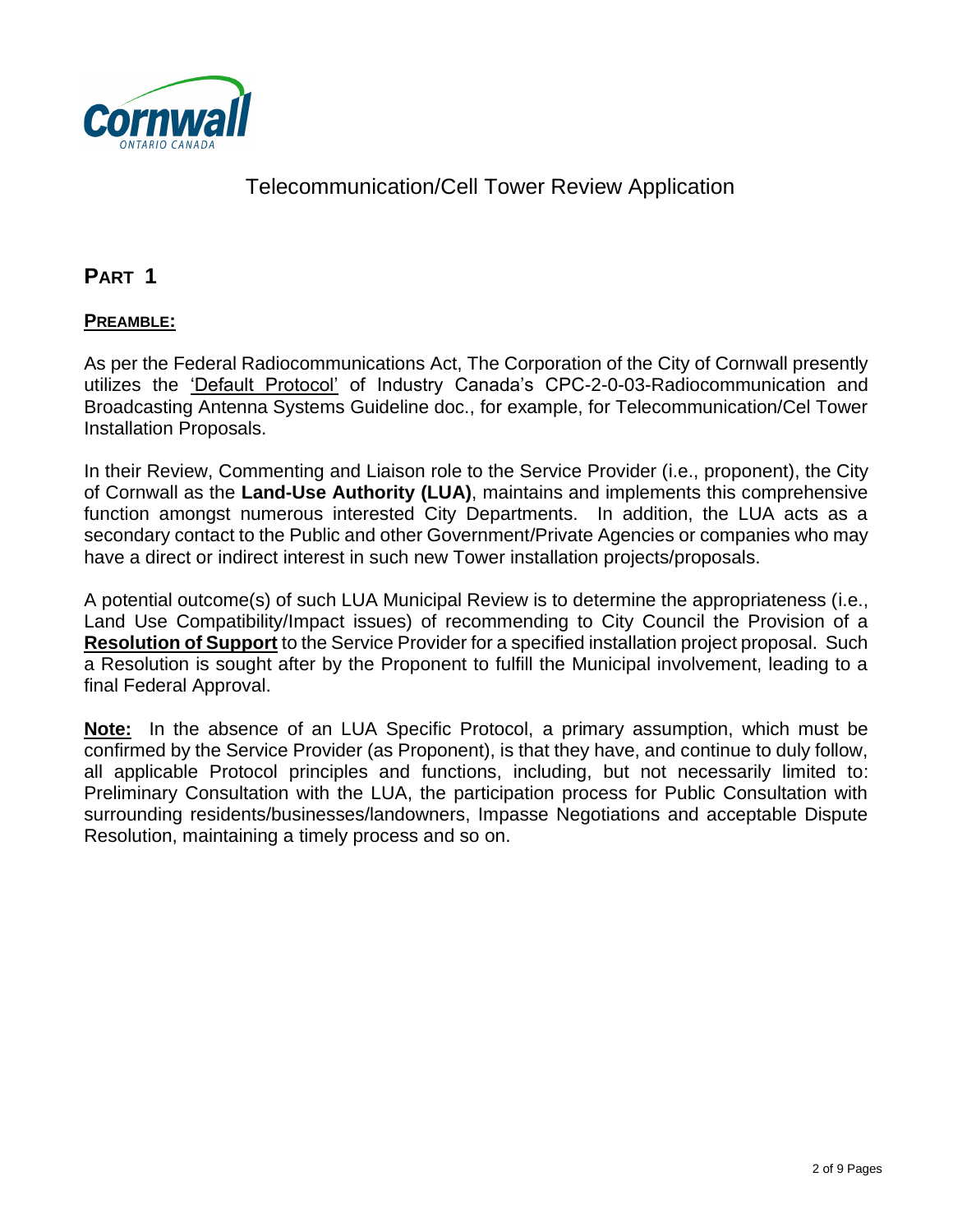

# **PART 2**

#### **THE APPLICATION FORM:**

#### **Submission Requirements (see pages 8 to 9)**

Unless otherwise noted in the Submission Requirements for your type of application, please include with your application five (5) sets of the subject documents (to be used for Review Circulation purposes).

#### **i) Owner / Applicant Details**

| Address of subject land (Street Number/Name)                                         |                           |                  |  |  |
|--------------------------------------------------------------------------------------|---------------------------|------------------|--|--|
| Describe location (closest major intersection, what side of street land is located): |                           |                  |  |  |
| Legal description:                                                                   |                           |                  |  |  |
| Present use of subject land:                                                         |                           |                  |  |  |
| Proposed use of subject land:                                                        |                           |                  |  |  |
| Registered Owner of subject land (as it appears on Deed/Transfer)                    |                           |                  |  |  |
| E-mail                                                                               |                           |                  |  |  |
| <b>Mailing Address</b>                                                               | City                      | Postal Code      |  |  |
| Telephone (area code + number):<br>Fax (area code + number):                         |                           |                  |  |  |
| Applicant name (in full) and representing which Service Provider, if as Agent.       |                           |                  |  |  |
| <b>Business E-mail</b>                                                               |                           |                  |  |  |
| Architect<br>Applicant is:<br>Owner<br>Agent<br>Lawyer                               | Contractor                | Telecom Company: |  |  |
| <b>Mailing Address</b>                                                               | City                      | Postal Code      |  |  |
| Telephone (area code + number):                                                      | Fax (area code + number): |                  |  |  |
| Is the subject land designated under the Ontario Heritage Act?                       |                           |                  |  |  |
| If yes, what is designating B/L Number (Consult with Planning Division):             |                           | Yes<br>No        |  |  |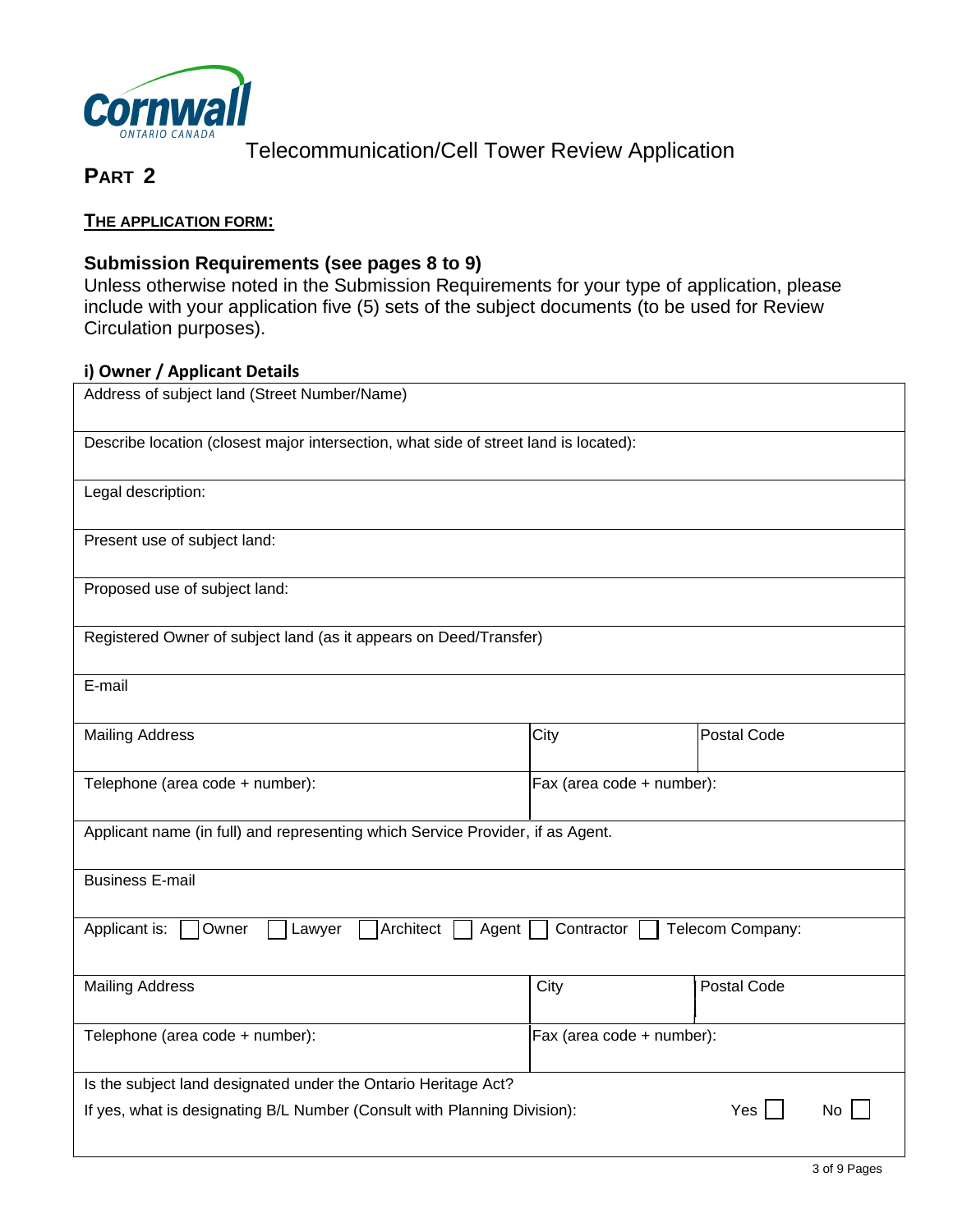

#### **Project Data**

Note: More detailed statistics may be requested during review of the application

| ii) Site Data / Statistics                                                                               |                 |                        |                    |                                                                            |  |
|----------------------------------------------------------------------------------------------------------|-----------------|------------------------|--------------------|----------------------------------------------------------------------------|--|
| Existing total lot area:<br>2m                                                                           |                 | Existing lot frontage: | m                  | Existing lot depth:                                                        |  |
|                                                                                                          |                 |                        |                    |                                                                            |  |
| iii) On-Site Building Data (if applicable)                                                               |                 |                        |                    |                                                                            |  |
| Date of construction of the existing building(s) (if known):                                             |                 |                        |                    |                                                                            |  |
| No. of buildings to be retained: Existing: __________________ + Proposed: _____________ = Total ________ |                 |                        |                    |                                                                            |  |
| $\triangleright$ Ground Floor area                                                                       |                 |                        |                    |                                                                            |  |
| $\triangleright$ Height of building(s)                                                                   |                 |                        |                    |                                                                            |  |
| <b>Minimum Setbacks</b>                                                                                  | Front Lot Line  | Side Lot Line          | Side Lot Line      | Rear Lot Line                                                              |  |
| Existing building to be retained                                                                         | $\frac{1}{2}$ m | $\sim$ m               | <b>Example 19</b>  | <u>mandan menunjukan menunjukan menunjukan kaliman pada anak atau seba</u> |  |
| Proposed building                                                                                        | $\frac{1}{2}$ m | $\frac{1}{2}$ m        | <b>Example 19</b>  | $\mathsf{m}$ and $\mathsf{m}$                                              |  |
| Other information on setbacks (if appropriate):                                                          |                 |                        |                    |                                                                            |  |
| Parking and Loading (if applicable)                                                                      |                 |                        |                    |                                                                            |  |
| Number of parking spaces provided in project: __________________________________                         |                 |                        |                    |                                                                            |  |
| <b>Access and Services</b><br>Provincial Highway $\Box$<br>Road access $\Box$                            |                 | Municipal street       | Public lane $\Box$ | Private right-of-way L                                                     |  |
|                                                                                                          |                 |                        |                    |                                                                            |  |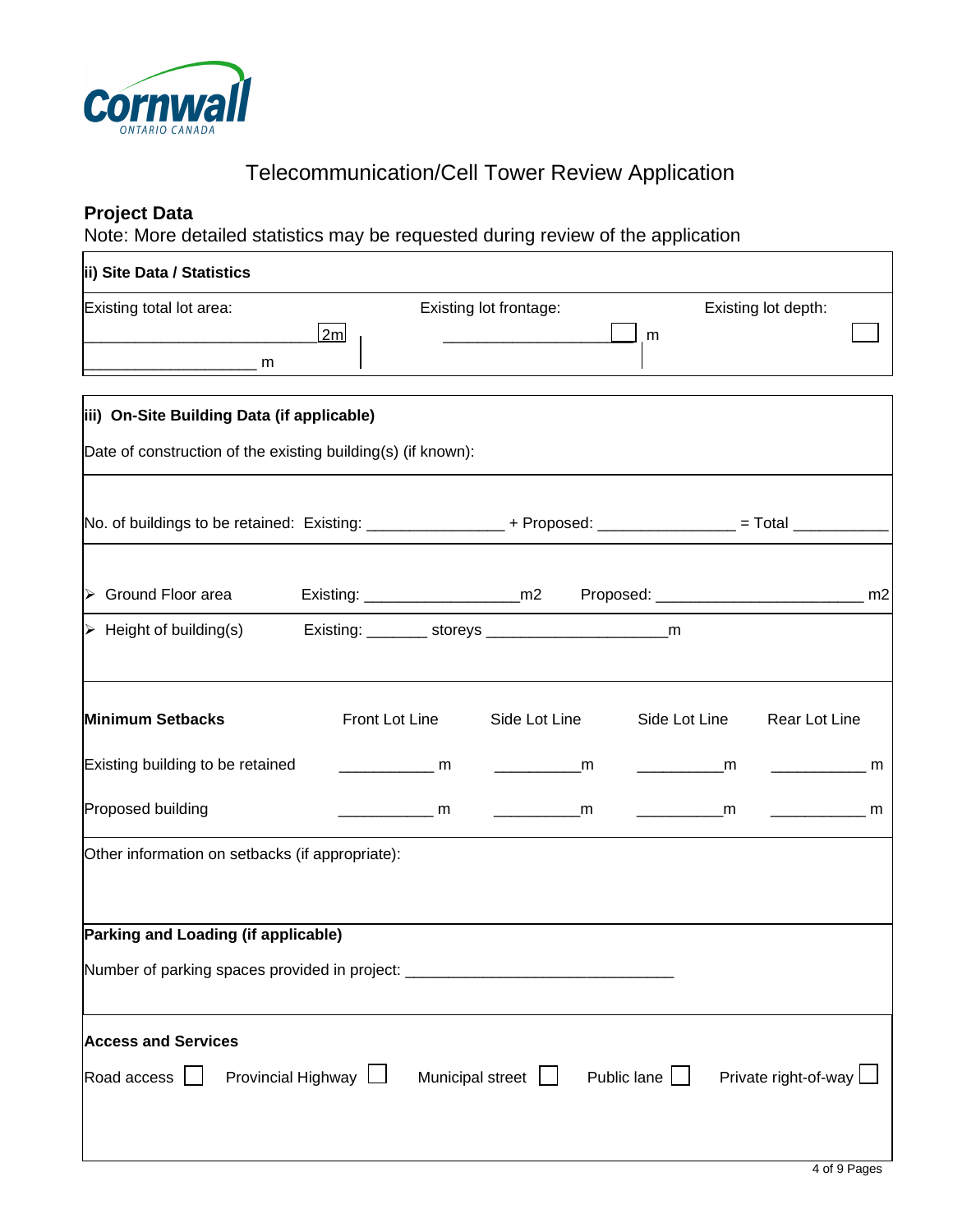

\_\_\_\_\_\_\_\_\_\_\_\_\_\_\_\_\_\_\_\_\_\_\_\_\_\_\_\_\_\_\_\_\_\_\_\_\_\_\_\_\_\_\_\_\_\_\_\_\_\_\_\_\_\_\_\_\_\_\_\_\_\_\_\_\_\_\_\_\_\_\_\_\_\_\_\_\_\_

#### **iv) Tower Project Summary**

Brief Description of Tower Type and Height (i.e., measured from Ground Elevation to top of structure for Monopole Style or from ground level to roof, plus height to top of structure for installations (as described) which are to be attached to structure(s):

| Estimated Radio Frequency Emissions and statement of adherence to Safety Code Six_______ |  |
|------------------------------------------------------------------------------------------|--|
|                                                                                          |  |
|                                                                                          |  |
|                                                                                          |  |
|                                                                                          |  |
|                                                                                          |  |
|                                                                                          |  |
|                                                                                          |  |

Approximate distance of any Residential Land Use (existing or proposed through a Development Approval) when within three times the total height of the Installation, as previously described herein: \_\_\_\_\_\_\_\_\_\_\_\_\_\_\_\_\_\_\_\_\_\_\_\_\_\_\_\_\_\_\_\_\_\_\_\_\_\_\_\_metres

General Description (i.e., Low, Med., High Density Subdivision, Plan of Condominium, etc.) of Residential Land Use identified in Item above:

\_\_\_\_\_\_\_\_\_\_\_\_\_\_\_\_\_\_\_\_\_\_\_\_\_\_\_\_\_\_\_\_\_\_\_\_\_\_\_\_\_\_\_\_\_\_\_\_\_\_\_\_\_\_\_\_\_\_\_\_\_\_\_\_\_\_\_\_\_\_\_\_\_\_\_\_\_\_

\_\_\_\_\_\_\_\_\_\_\_\_\_\_\_\_\_\_\_\_\_\_\_\_\_\_\_\_\_\_\_\_\_\_\_\_\_\_\_\_\_\_\_\_\_\_\_\_\_\_\_\_\_\_\_\_\_\_\_\_\_\_\_\_\_\_\_\_\_\_\_\_\_\_\_\_\_\_

\_\_\_\_\_\_\_\_\_\_\_\_\_\_\_\_\_\_\_\_\_\_\_\_\_\_\_\_\_\_\_\_\_\_\_\_\_\_\_\_\_\_\_\_\_\_\_\_\_\_\_\_\_\_\_\_\_\_\_\_\_\_\_\_\_\_\_\_\_\_\_\_\_\_\_\_\_\_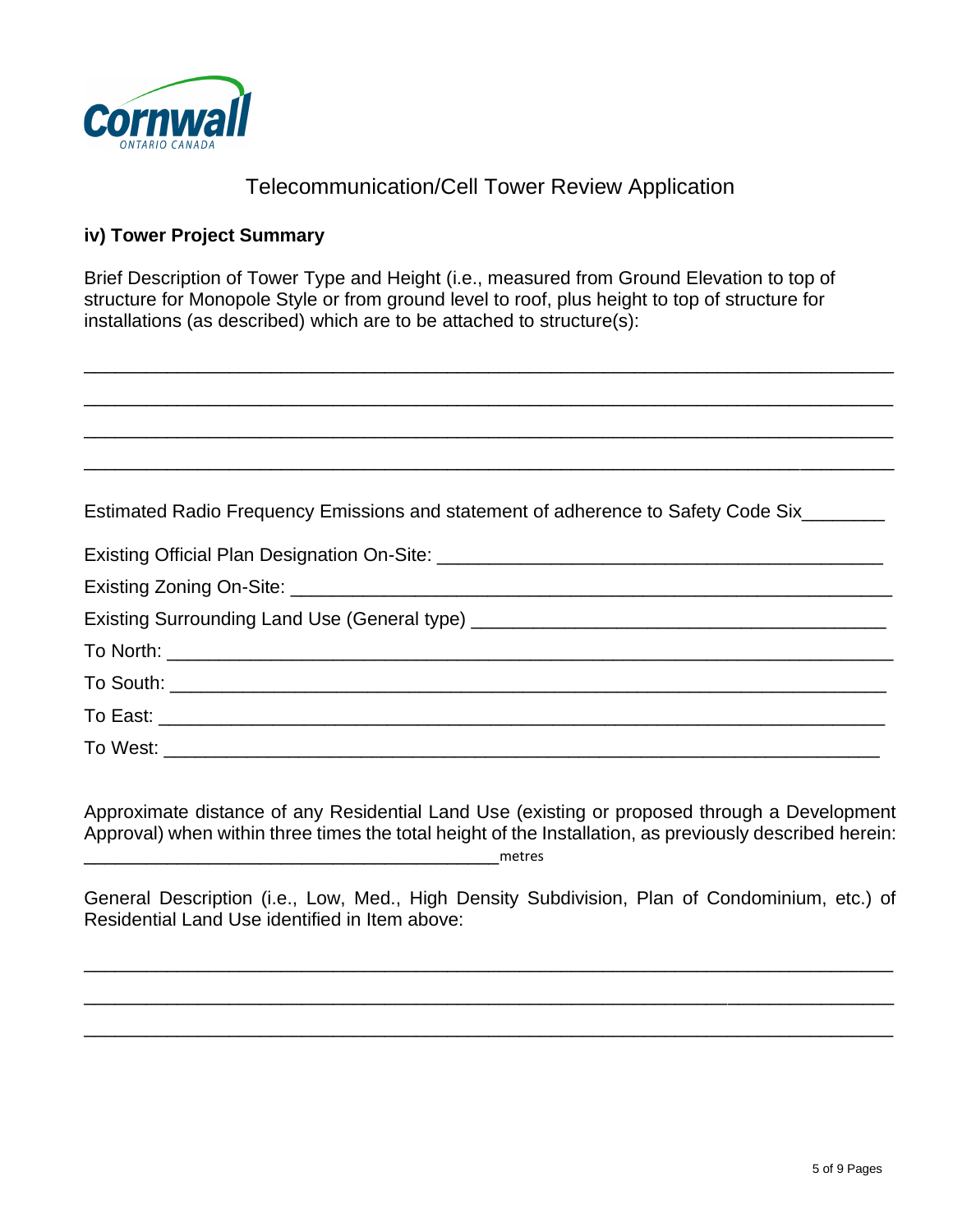

Required Notification Distance: \_\_\_\_\_\_\_\_\_\_\_\_\_\_\_m, as per the Industry Canada 'Default Protocol'. For example, three times the height of the Tower. In the case of a 45 m Monopole, the Notification Radius would represent 135m from property line.

### **PART 3**

#### **Authorization of agent:**

|  |                                                | to act as agent and sign the application form to the City of Cornwall on my/our behalf for the lands known as |                                  |
|--|------------------------------------------------|---------------------------------------------------------------------------------------------------------------|----------------------------------|
|  | (Please print)                                 |                                                                                                               |                                  |
|  |                                                |                                                                                                               |                                  |
|  |                                                |                                                                                                               | Corporate seal(s), if applicable |
|  | Signature of Signing Officer(s) of Corporation |                                                                                                               |                                  |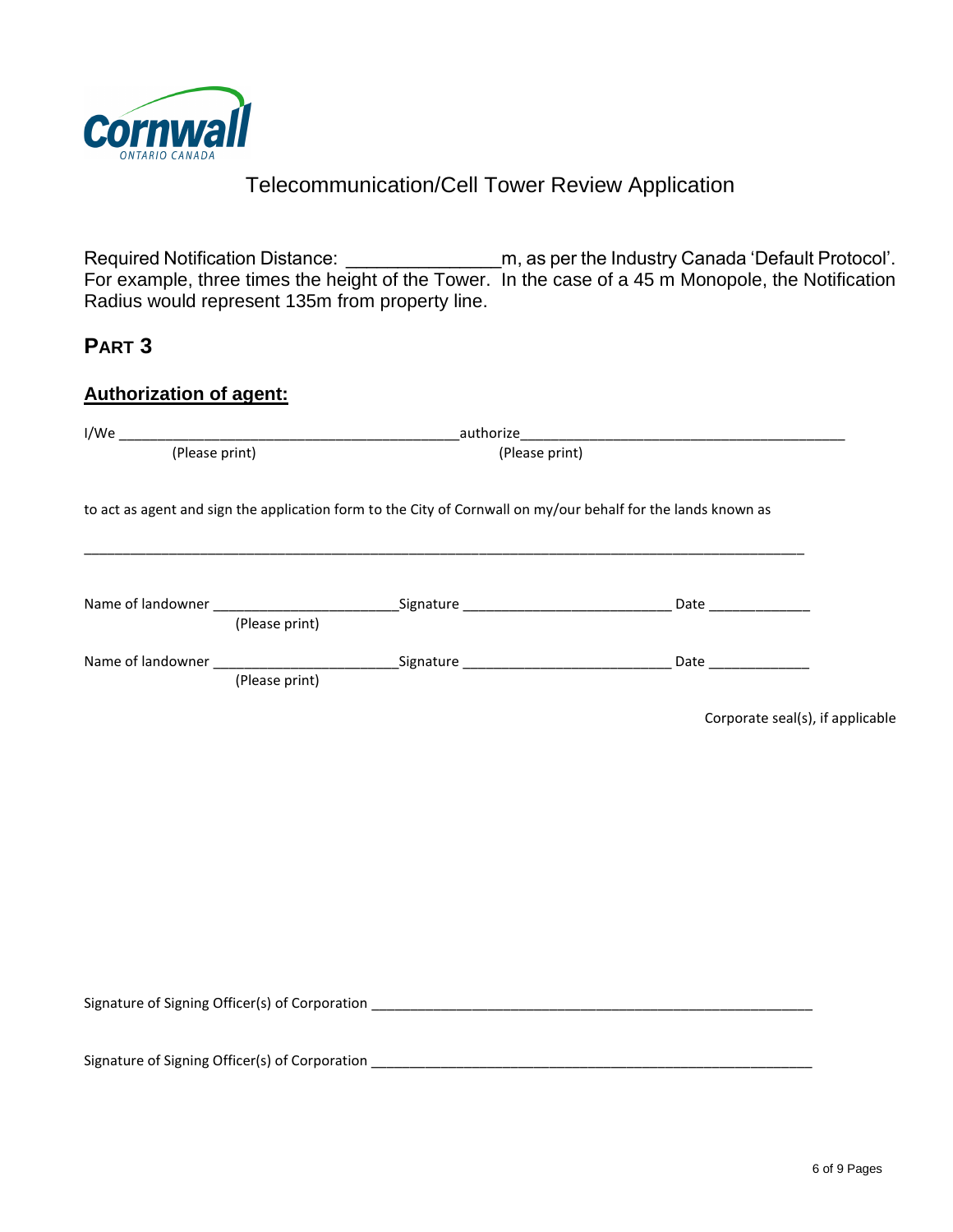

### **PART 4**

#### **Affidavit/sworn declaration:**

This must be completed by the applicant(s) or Authorized Agent for a Telecommunications/Cell Tower Review.

> \_\_\_\_\_\_\_\_\_\_\_\_\_\_\_\_\_\_\_\_\_\_\_\_\_\_\_\_\_\_\_\_\_\_\_\_\_ Signature of applicant(s) or authorized agent(s)

| $\mathcal{L}$<br>$\mathbf{a}$<br>TNA.<br>ud'<br><u>л</u> |  |  |  | . . |  |
|----------------------------------------------------------|--|--|--|-----|--|
|----------------------------------------------------------|--|--|--|-----|--|

*I/We*, (print) *I/We*, (print) *p* **of the of**   $\blacksquare$  **in the**  of

*Solemnly declare that all the statements contained in this application are true and I/we make this solemn declaration conscientiously believing it to be true and knowing that it is of the same force and effect as if made under oath and by virtue of the Canada Evidence Act.*

*Declared before me at the* \_\_\_\_\_\_\_\_of \_\_\_\_\_\_\_ in the \_\_\_\_\_\_\_\_ of \_\_\_\_\_\_\_\_\_\_\_\_\_\_\_

*this day of*  20 *.* 

\_\_\_\_\_\_\_\_\_\_\_\_\_\_\_\_\_\_\_\_\_\_\_\_\_\_\_\_\_\_\_\_\_\_\_\_\_\_\_\_\_\_\_

\_\_\_\_\_\_\_\_\_\_\_\_\_\_\_\_\_\_\_\_\_\_\_\_\_\_\_\_\_\_\_\_\_\_\_\_\_\_\_ Signature of applicant(s) or authorized agent(s)

(Commissioner of Oaths, etc)

The information collected on this form is used to facilitate the land-use consultation process stipulated by Industry Canada in connection with the telecommunications tower application. Questions about this collection can be directed to the Supervisor of Planning, at the address indicated on Page 1 of this application.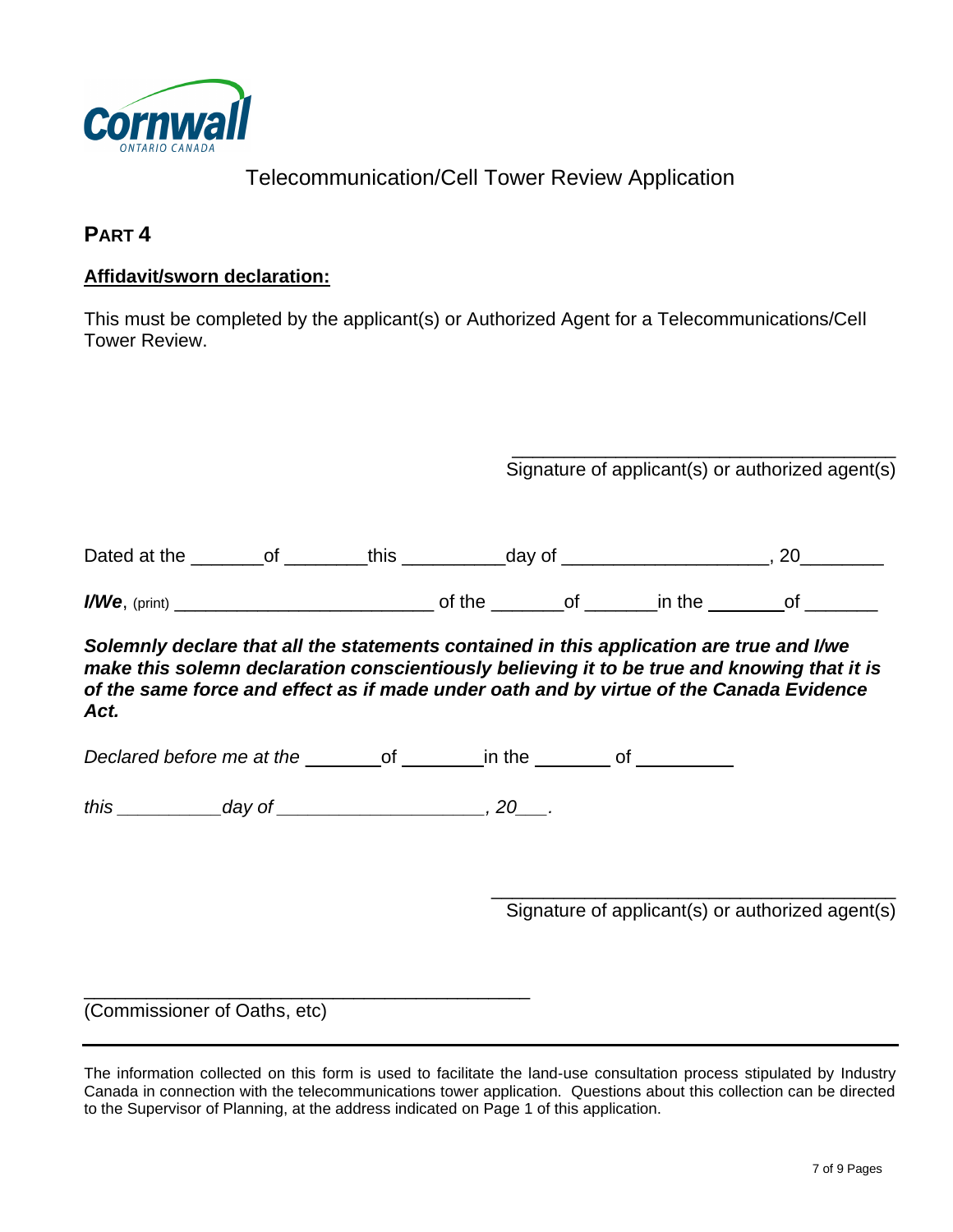

# **PART 5**

**Please check off all applicable submitted material in support of this application, including but not limited to the following:**

#### **Submission Requirements:**

- $\Box$ Full Fees (\$2,500.00)
- Completed Telecommunications Tower Application Form (this Document)  $\Box$
- $\Box$ Boundary Plan of Survey
- $\Box$ Context Plan (i.e., Site Plan) for information only
- $\Box$ Building Elevations (in the case of Rooftop Installations)
- $\Box$ Roof Plan (in the case of Rooftop Installations)
- $\Box$ Perspective Drawing

 $\Box$ 

 $\vert \ \ \vert$ 

- $\blacksquare$ Site Selection Analysis and Related Justification Report
- $\Box$ Colour photograph(s) with proposed telecommunications tower superimposed
	- Map showing the horizontal distance between the proposed Installation area boundary and the nearest properties with existing residential uses of any density
	- Public Consultation Information Package (note: This document may sufficiently be equivalent to several of the above listed items and, therefore, act as a replacement to such individual listed items.
- $\Box$ Sample of Actual Public Consultation Notice(s) and related Circulation List